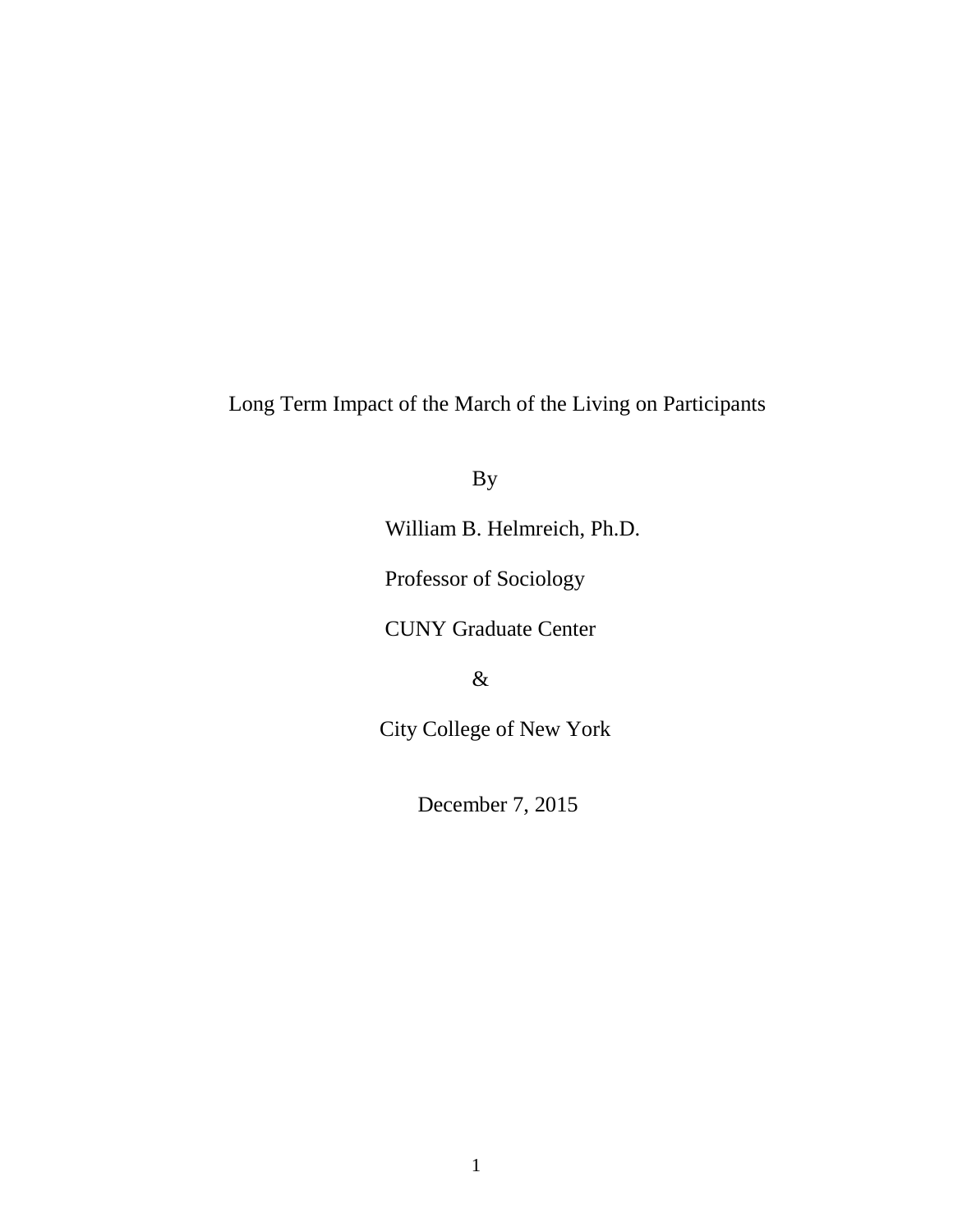## Table of Contents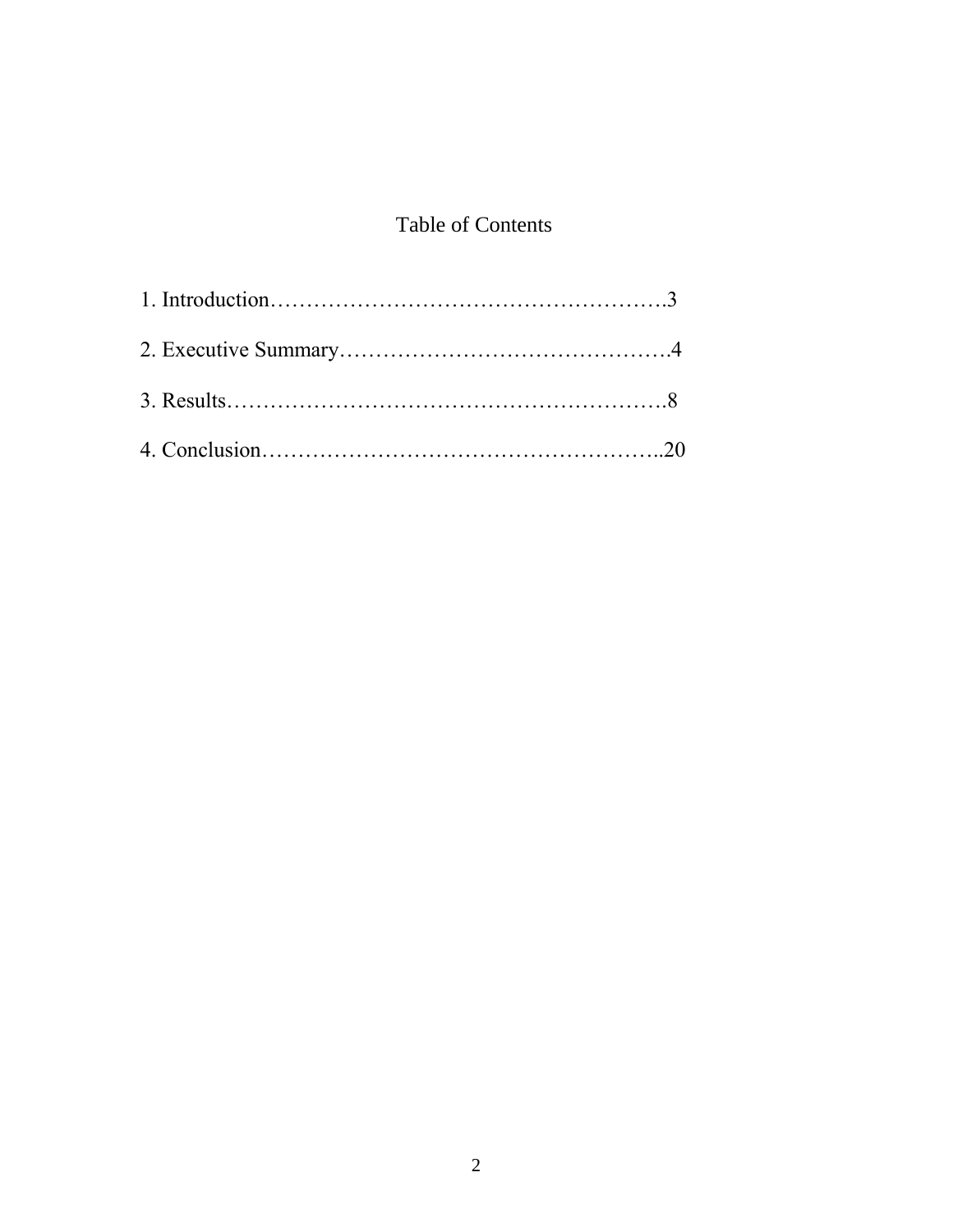1. Introduction:

In 2015, a study was conducted to determine the long-term impact of the March of the Living program on its Jewish participants. A total of  $250$ past participants were selected at random and interviewed at length. They included those who had gone very recently, in the **Spring of 2015**; those who had taken the trip five years ago, in  $\overline{2010}$ , and those who went a decade ago, in 2005. The questions covered a broad range of issues related to attitudes and behaviors about Jewish identity, views about Israel and the Holocaust, ritual observance, charitable giving, and lifestyle questions, as well as career choices.

Respondents included both observant and non-observant Jewish males and females and came from all over the United States and Canada. About 38% were affiliated with the Orthodox community, 39% with the Conservative movement, 18% identified as Reform, and 4% were unaffiliated. The refusal rate was under 1%. The researcher is not connected with the March in any way. Indeed, March leaders agreed in advance to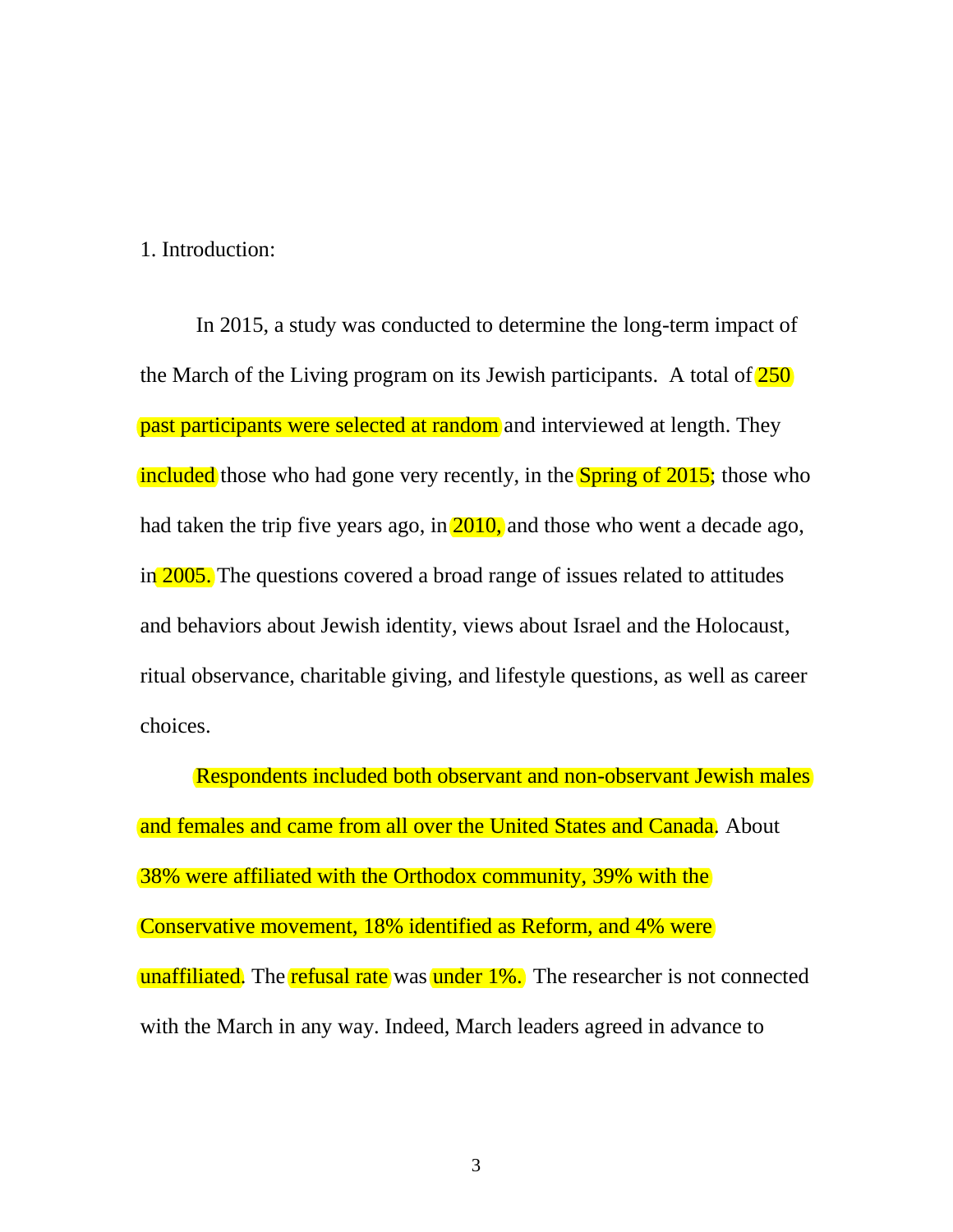allow the results to be made public regardless of the outcome----positive or negative. Here are the results of the study in both short and long form:

## 2. Executive Summary:

Most participants went on the March of the Living because it was a chance to better understand their own Jewish culture. Friends and parents also played a role in the decision to go. The majority did not belong to any Jewish organizations before they went. About 20% became more active in their synagogues following the March, with 76%, giving credit to the March for the increase. Thirty eight percent joined Jewish organizations after the March and 28% gave credit to the March for that decision.

**Two of the most remarkable findings of this study are that, first, close to half of those responding have visited Israel again since going on the March. This is a very high rate when you consider that 80% of those who either just went on the March this year or five years ago. Second, an astonishing 94% of those who had gone in 2005 have visited Israel since then.**

Jews who go on the March are almost *four times* as likely to visit Israel as Jews in general. Close to half have visited Israel three or more times. Most significantly, about two-thirds assert that their decision to travel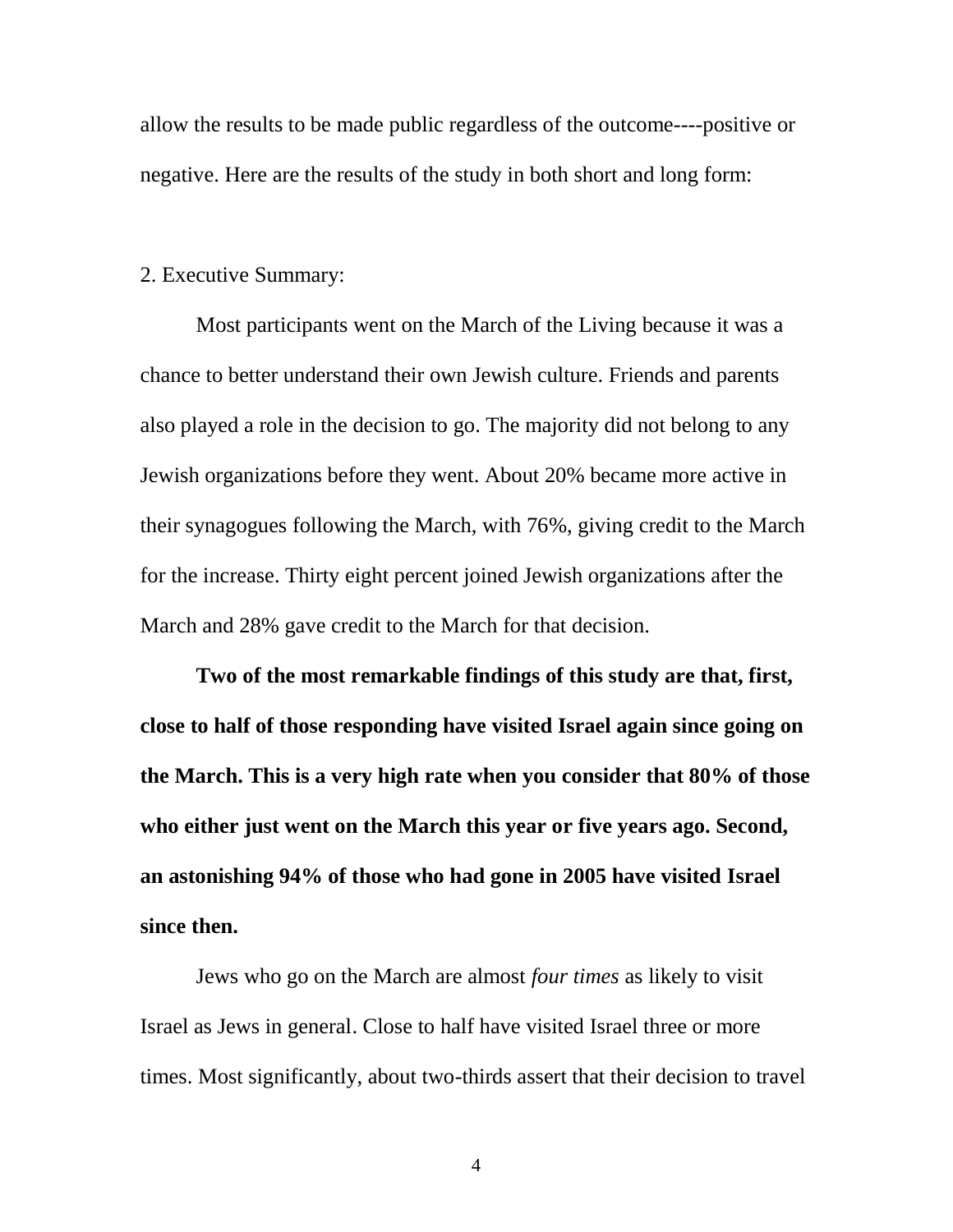to Israel again was influenced by the March experience. Thus we see that going on the March has a huge impact on one's future involvement with the state of Israel.

More than two-thirds of those traveling to Israel did so as tourists. About 40% also studied in Israel while there and 7% volunteered on a kibbutz, in the army, or an organization. Almost half would consider moving to Israel and half said the March influenced their views on this matter.

The overwhelming majority of unmarried March participants, 86%, assert that it's very important that their spouse be Jewish. And if the person they fell in love with happened to not be Jewish, then 65% would insist that they convert. As respondents get older higher numbers feel that way. Of those who went in 2005, ten years ago, 87% would insist on conversion.

With respect to education, 91% intend to give their children a Jewish education. And just under half were directly influenced by the March in their thinking. By a 65% to 35% margin, respondents also feel that it's important to live in a Jewish neighborhood.

One of the most important findings for the Jewish community was support for Jewish causes. Almost 90% of respondents said that the March had made it more likely that they would financially support Jewish causes. Action speaks louder than words, of course and here the news is also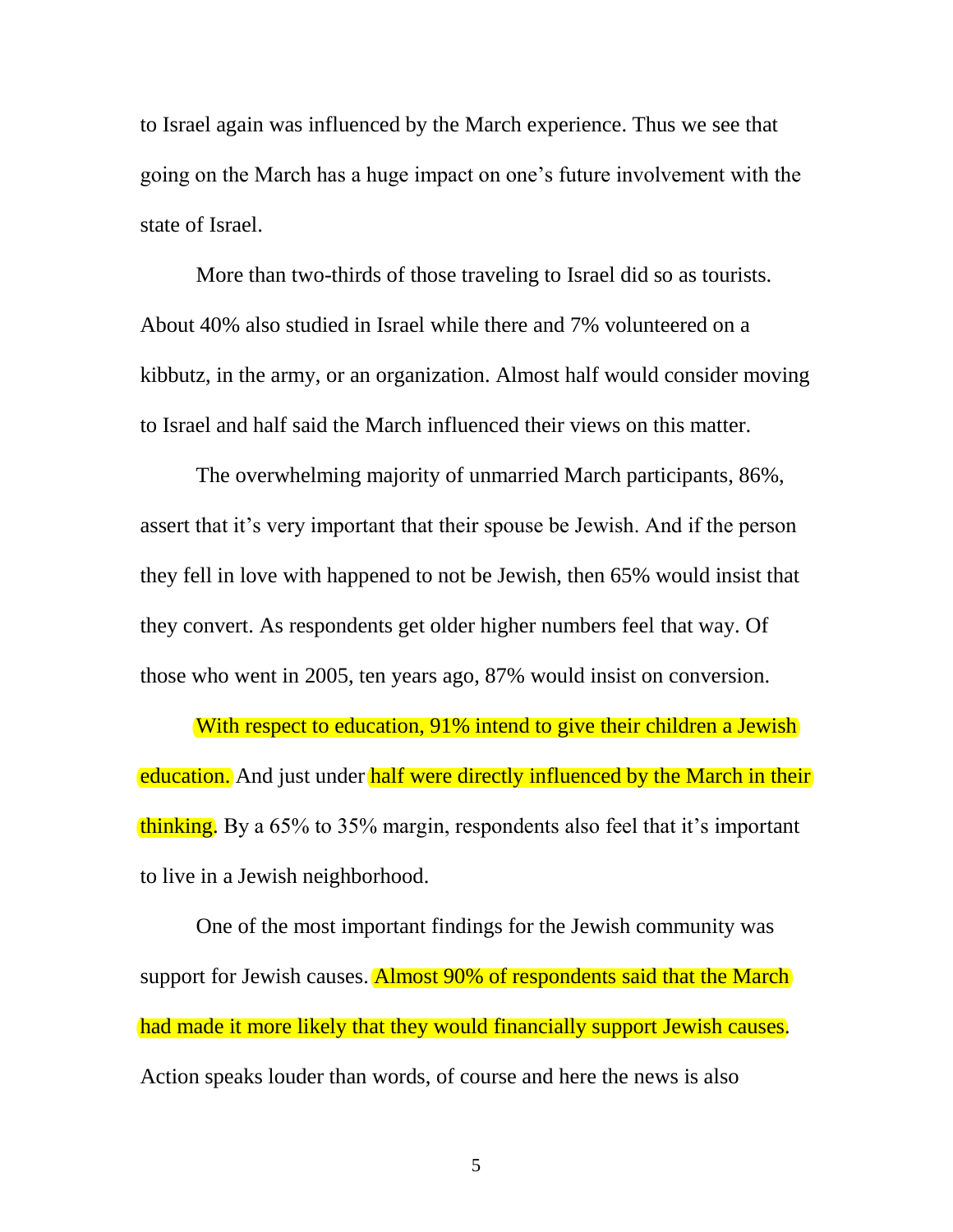encouraging. Despite their youthfulness, over 60% have given in the past to Jewish causes.

Of those interviewed, 54% said that the March had made them more tolerant towards other groups as well. But an even higher proportion of those who went on the March ten years ago, 66%, reported that the March had made them more tolerant. Twenty two percent stated that they were involved in social causes such as helping the homeless, the poor, minorities, women's rights etc.

A full 90% felt that the March had made them more aware of the need to become involved when confronted with anti-Semitism. This was true over the long run as well. About 94% of those who went ten years ago continued to feel that the March had deeply influenced their attitudes about anti-Semitism. Those currently studying at universities were evenly split on whether anti-Semitism is a problem on campus,. Even so, 50% is a high number and the issue needs to be fully addressed.

About 95% of those who went on the March say it has strengthened their Jewish identity. About 20% say their level of observance has increased Approximately 15% state that the March has had, or is having an impact on their career choice. This is a high number since 80% of our respondents are still in college or graduate school.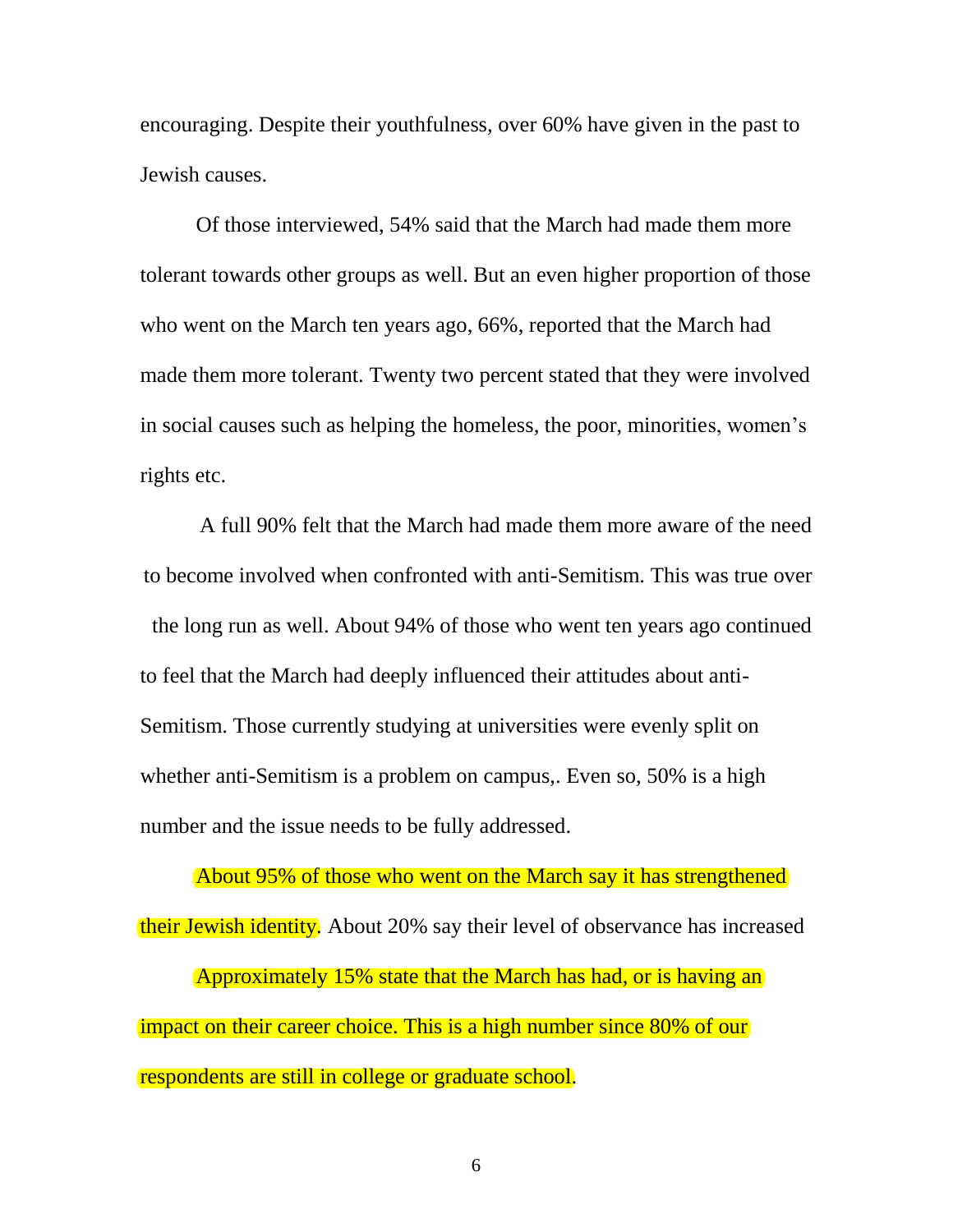Overall, two thirds of those who went said the March had a significant impact on their thinking as a Jew and only 2% felt that it had no impact. But surprisingly, a higher proportion of those who went ten years ago felt it had a major influence on their thinking as Jews than did those who went more recently. The margin was 46% for the older cohort and 35% for the younger group. What this means is that when the dust settles, so to speak, those who went a long time ago, nevertheless, realize the March's long term impact on their lives.

When asked what aspect of the trip affected them most, 90% said it was the trips to the camps. A somewhat lower but still high percentage, around 63%, gave high rankings to both the March and the Israeli segment of the journey. The tours were considered of less interest with only 36% citing them as very important.

Given the overwhelmingly positive results, it's fair to say that the March has been and continues to be an enormously successful program in terms of ensuring and enhancing Jewish identity and in making people realize how important it is to be an engaged Jew who cares about his or her community and about human beings in general. And in many cases the March has changed the lives of its participants. And that is no small feat.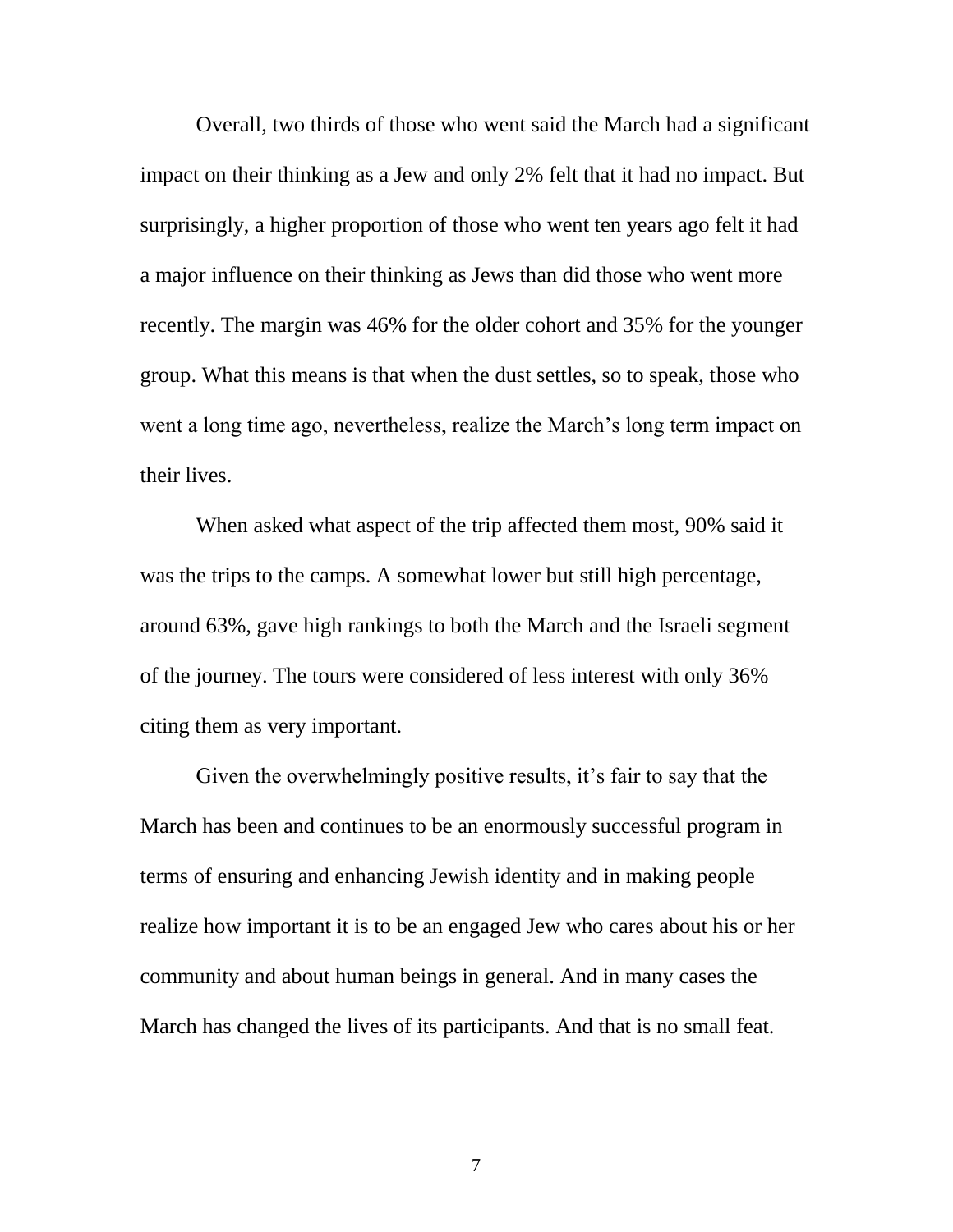3. Results:

When asked why they went on the March most said that it was an opportunity to enhance their understanding of what it meant to be Jewish, an understanding that many said was augmented by what they had learned in high school. Slightly more than a third cited the fact that their friends were going and 24% asserted that their parents had wanted them to go. Two-thirds did not belong formally to any Jewish organizations and one-third did. The likelihood of such membership increased as the participants got older.

About 20% of respondents said they had become more active in their synagogues because of the March. The number was higher among those who had gone ten years ago (2005) because as they struck out on their own they were more likely to join. Of those, a full 76% attributed that to having gone on the March. 38% reported that they belonged to Jewish organizations and 28% asserted that their decision to do so was positively impacted by having gone on the March.

**Two of the most remarkable findings of this study are that, first, close to half of those responding have visited Israel again since going on the March. This is a very high rate when you consider that this figure includes the 80% who either just went on the March this year or five**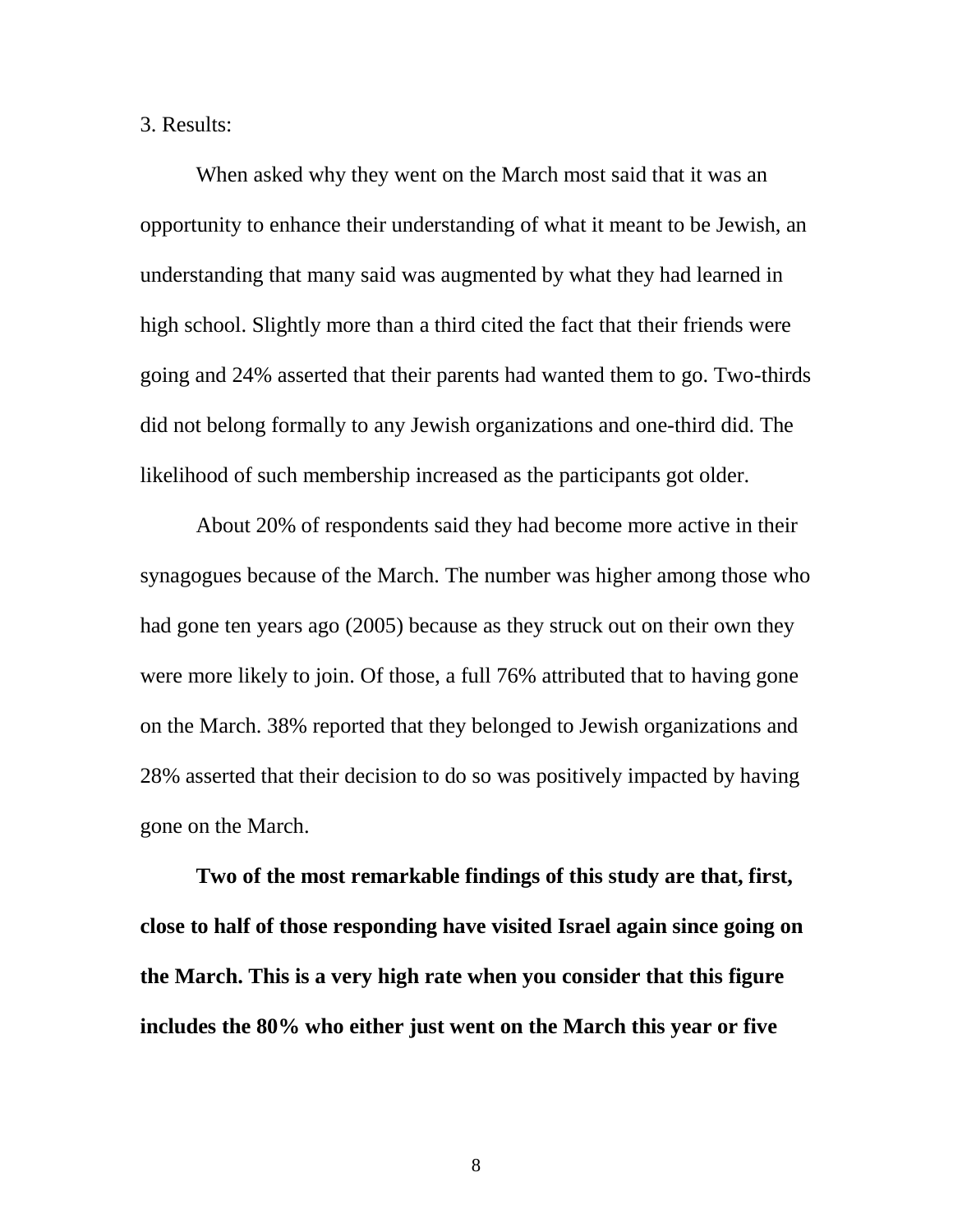**years ago. Second is that an astonishing 94% of those who had gone in 2005 have visited Israel since then.**

Considering that only 20% to 25% of American Jews today have ever visited Israel it means that those who go on the March are almost four times as likely to visit Israel than are Jews in general. And let's remember that 80% have gone there **at least twice** since going on the March**.** The results further show that close to half have visited Israel three or more times since having gone on the March. Most importantly, about two-thirds of those told interviewers that their decision to visit Israel again was influenced by the March. Thus we see that going on the MOL has a tremendous impact on one's future involvement with the State of Israel.

What did they do in Israel? The majority, more than two-thirds, had gone as tourists. This is important because it indicated a highly positive feeling, even attachment to the country. People don't go three times in less than ten years unless they feel a strong affinity towards a place, in this case, Israel. Further evidence of attachment comes from the fact that 40% also spent time studying in Israel and 7% volunteered on a kibbutz, in the army, or with another organization. Almost half said they would consider moving to Israel (Aliyah) and about half of those stated that the March affected their positive views on this topic. This is truly phenomenal since only about 1%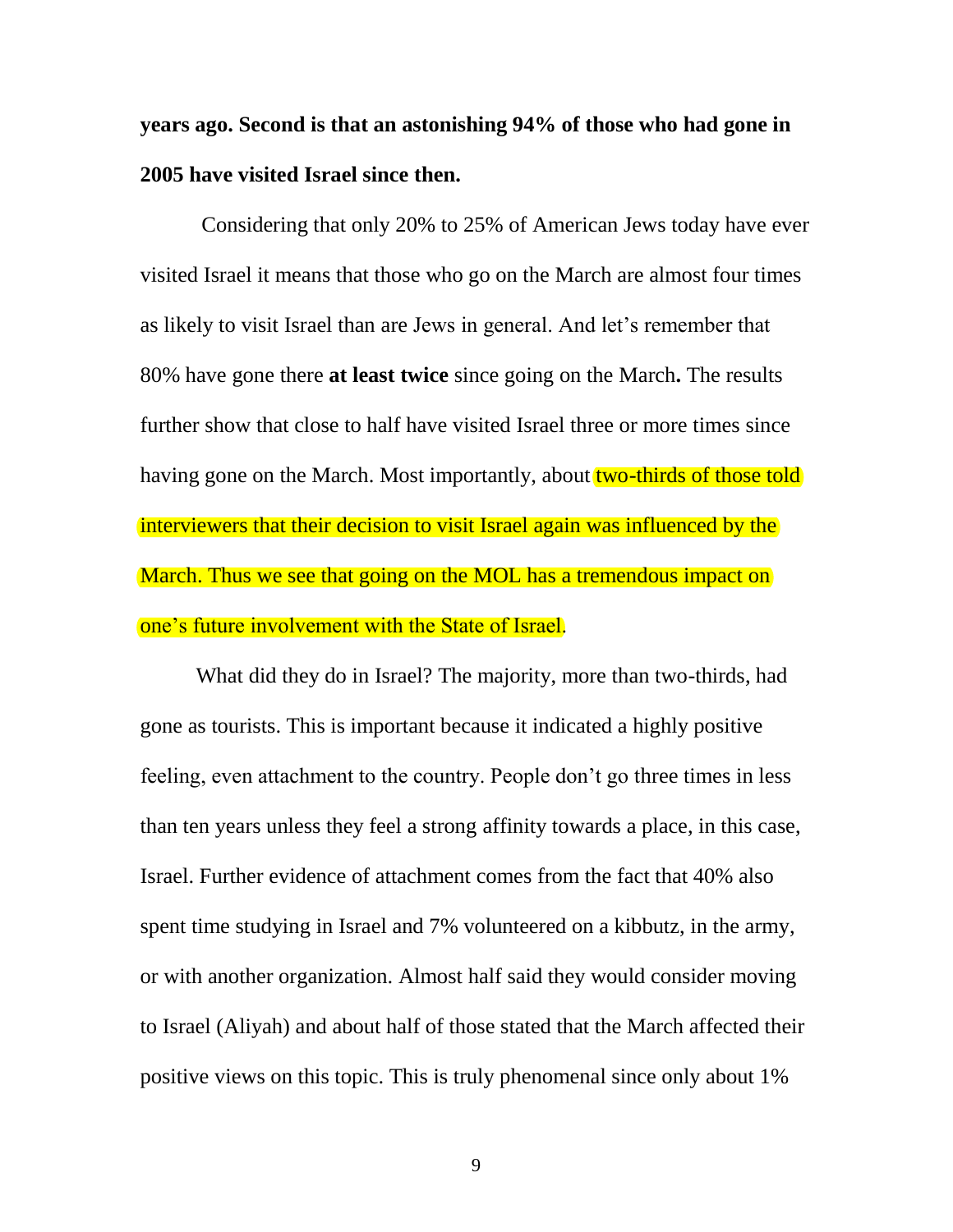of American Jews have, in fact, made Aliyah over the years, and perhaps half returned to the U.S. Yes, this is a selective group of people committed to Judaism to begin with, but it is clear that the March that played a significant role (about 50%) in their interest in going.

The overwhelming majority of unmarried March participants, 86%, assert that it's very important that their spouse be Jewish. And if the person they fell in love with happened to not be Jewish, then 65% would insist that they convert. As respondents get older higher numbers feel that way. Of those who went in 2005, ten years ago, 87% would insist on conversion.

With respect to education, 91% intend to give their children a Jewish education. And just under half were directly influenced by the March in their thinking. Since going on the March means that a person is concerned about and interested in Holocaust education to begin with, these results are not surprising. Most likely the March didn't create the interest. However, it significantly reinforced it. A number of those answering linked the importance of a Jewish education to a need to transmit and preserve the traditions of their grandparents who had undergone so much suffering. By a 65% to 35% margin, respondents also feel that it's important to live in a Jewish neighborhood.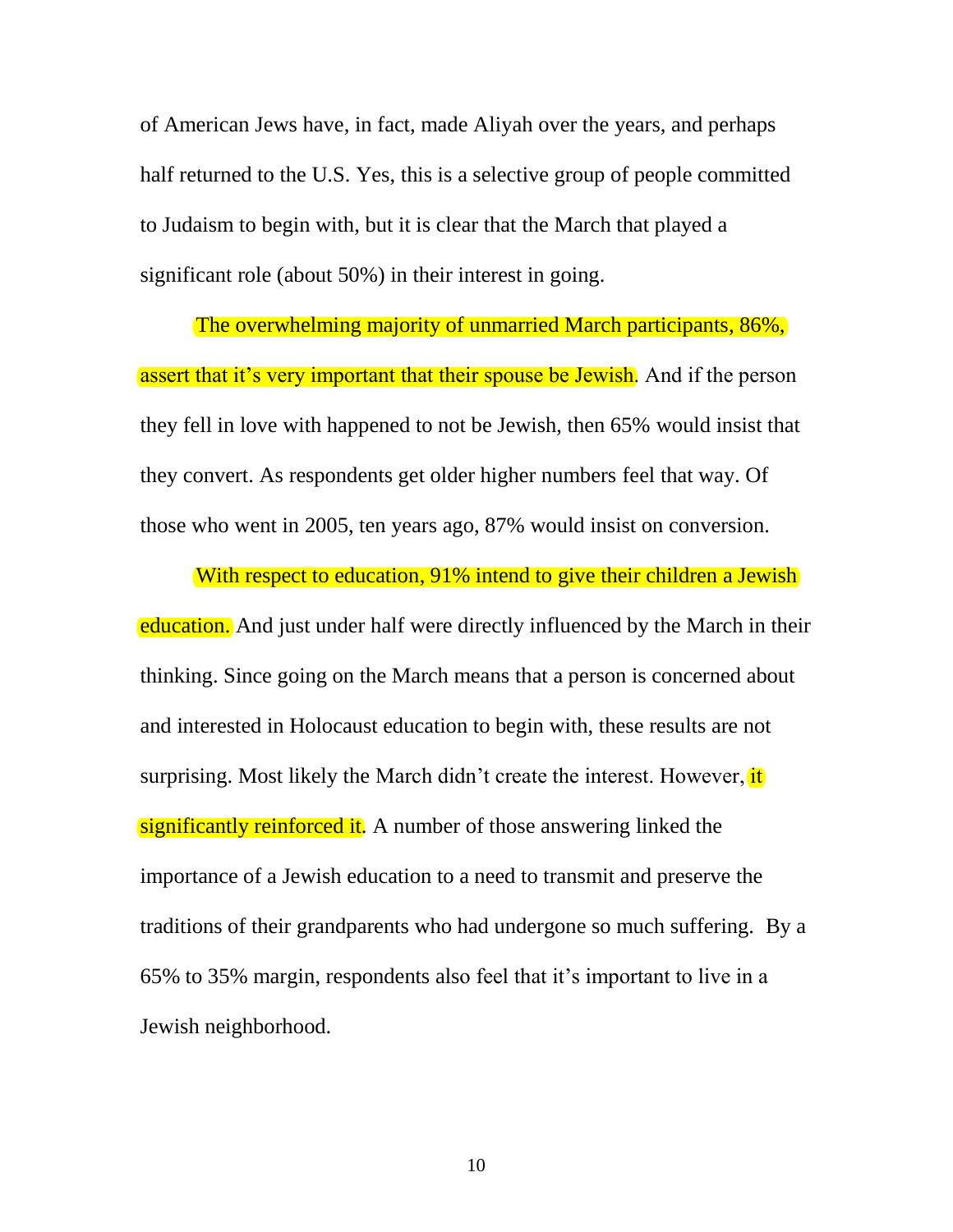One of the most important findings for the Jewish community was support for Jewish causes. Almost 90% of respondents said that the March had made it more likely that they would financially support for Jewish causes. Giving is a critical requirement for Jewish survival and any program that enhances it should be strongly supported. Action speaks louder than words, of course and here the news is also encouraging. Despite their youthfulness, over 60% have given in the past to Jewish causes.

What about attitudes towards other groups? Of those interviewed, 54% said that the March had made them more tolerant towards other groups as well. Only 4% said that it had made them less tolerant. But an even higher proportion of those who went on the March ten years ago, 66%, reported that the March had made them more tolerant. This means that over time participants become even more tolerant than those who went more recently and that the March had a significant impact in the long run on their thinking about this issue. In his excellent book, *WITNESS,* an account of the March and its impact upon participants, Eli Rubenstein notes that none of the many participants expressed anger or a desire revenge. Rather, there was a feeling that it's important to not allow the Holocaust to destroy our belief in the potential for good present in all human beings. This message of hope was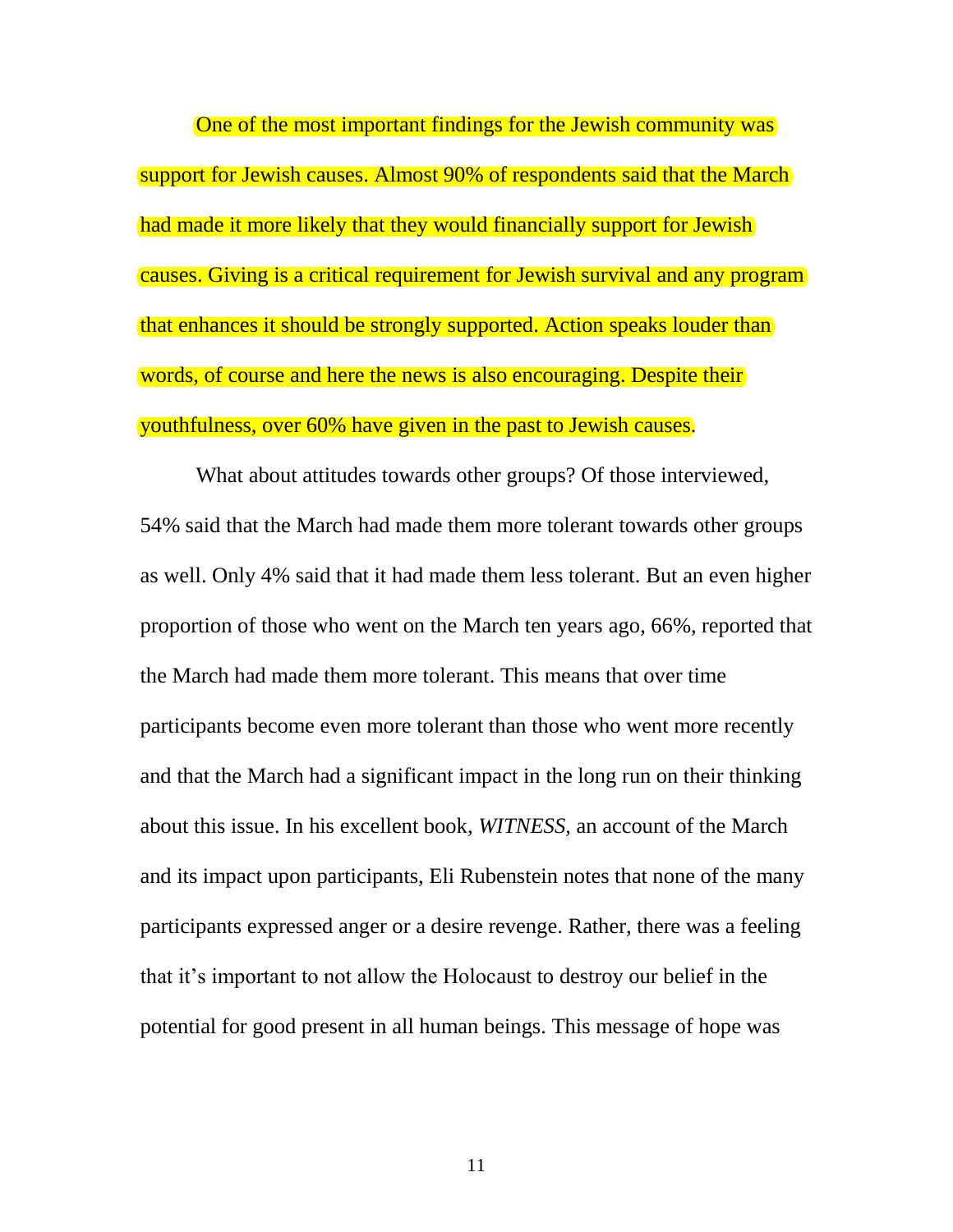statistically corroborated by the interviews in this study. Here are some typical comments:

"You see what happened to so many people and how they died for no reason and it really makes you more tolerant towards everyone because it shouldn't happen to anyone."

"It makes you aware that every people, culture, and religion have a different history in different parts of the world and it's important to respect all of them."

"A girl on the March came from a family of Nazis. They converted to Judaism after the war. That took the bias out of my head and showed that there is so much depth to many people."

As with charitable giving, the study sought to determine what respondents meant by greater tolerance, how seriously they took what they said. Again, there was a correlation between attitudes and behavior. Twenty two percent stated that they were involved in social causes such as helping the homeless, the poor, minorities, women's rights etc. Some examples given were the Peres Center for peace, curing breast cancer and diabetes, Sudanese refugees, The Boys and Girls Club of America, and supporting gay rights. And 37% claimed to have been influenced to do so by the March.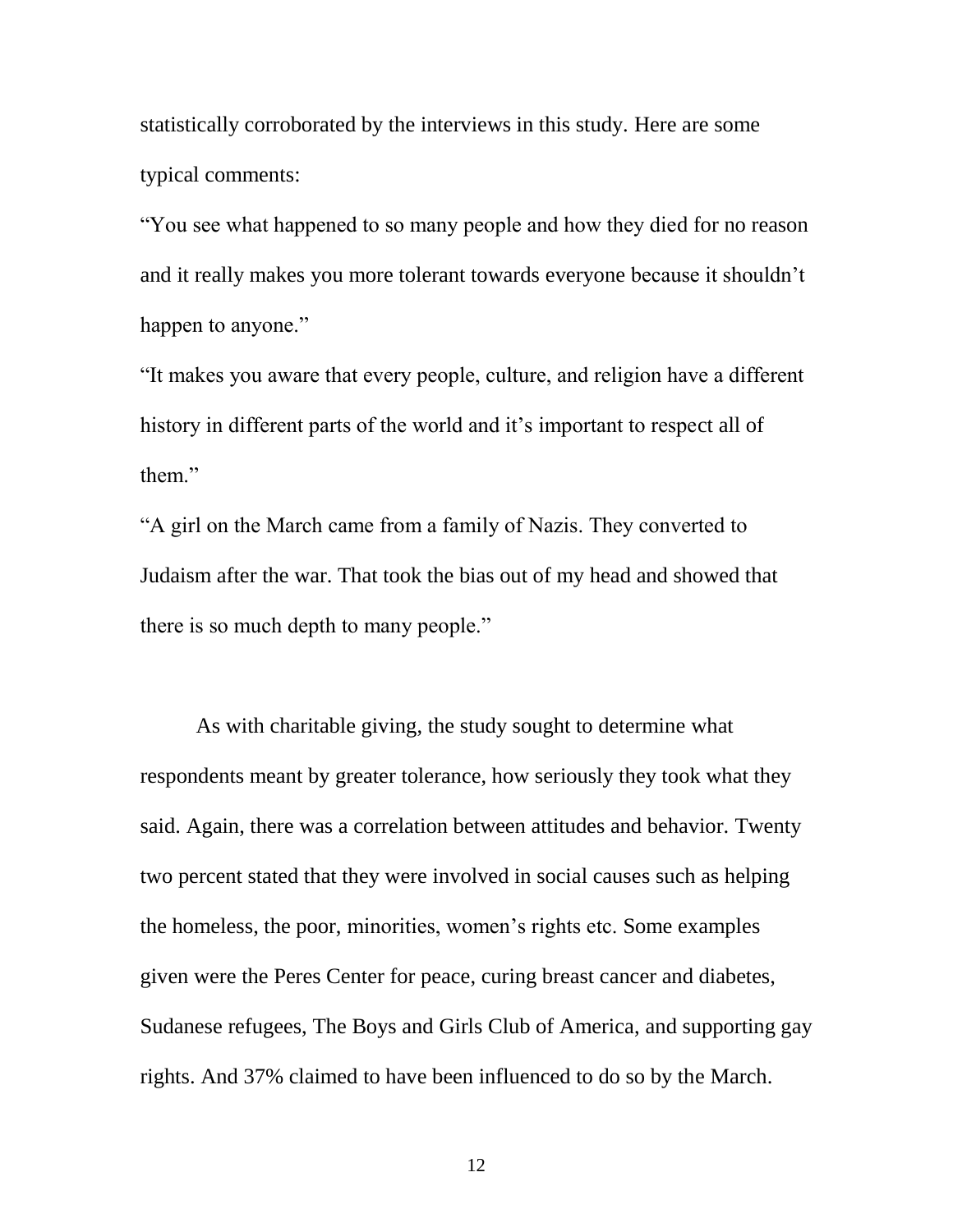Since becoming involved isn't an explicit goal of the March, it's an impressive number.

Only 13% have met anyone who denies there was a Holocaust. This may show that the campaign against deniers is succeeding. On the other hand, our sample doesn't move in these circles and the results suggests that people have largely met isolated individuals on college campuses who believe this and whose opinions are based on ignorance. Not surprisingly, 4 out of 5 respondents said the March had significantly helped them in countering such claims. And 90% felt that the March had made them more aware of the need to become involved when confronted with anti-Semitism. This was true over the long run as well. About 94% of those who went ten years ago continued to feel that the March had deeply influenced their attitudes about anti-Semitism.

Much has been made of anti-Semitism on college campuses. There is such a problem, but our group was split on this question, with half saying it was and half saying it wasn't. It is possible that students who strongly identify as Jews tend to avoid such campuses unless they are in the top tier institutions that they really want to attend. Regardless, if 50% feel it has increased then there's still a problem. As to those who went ten years ago,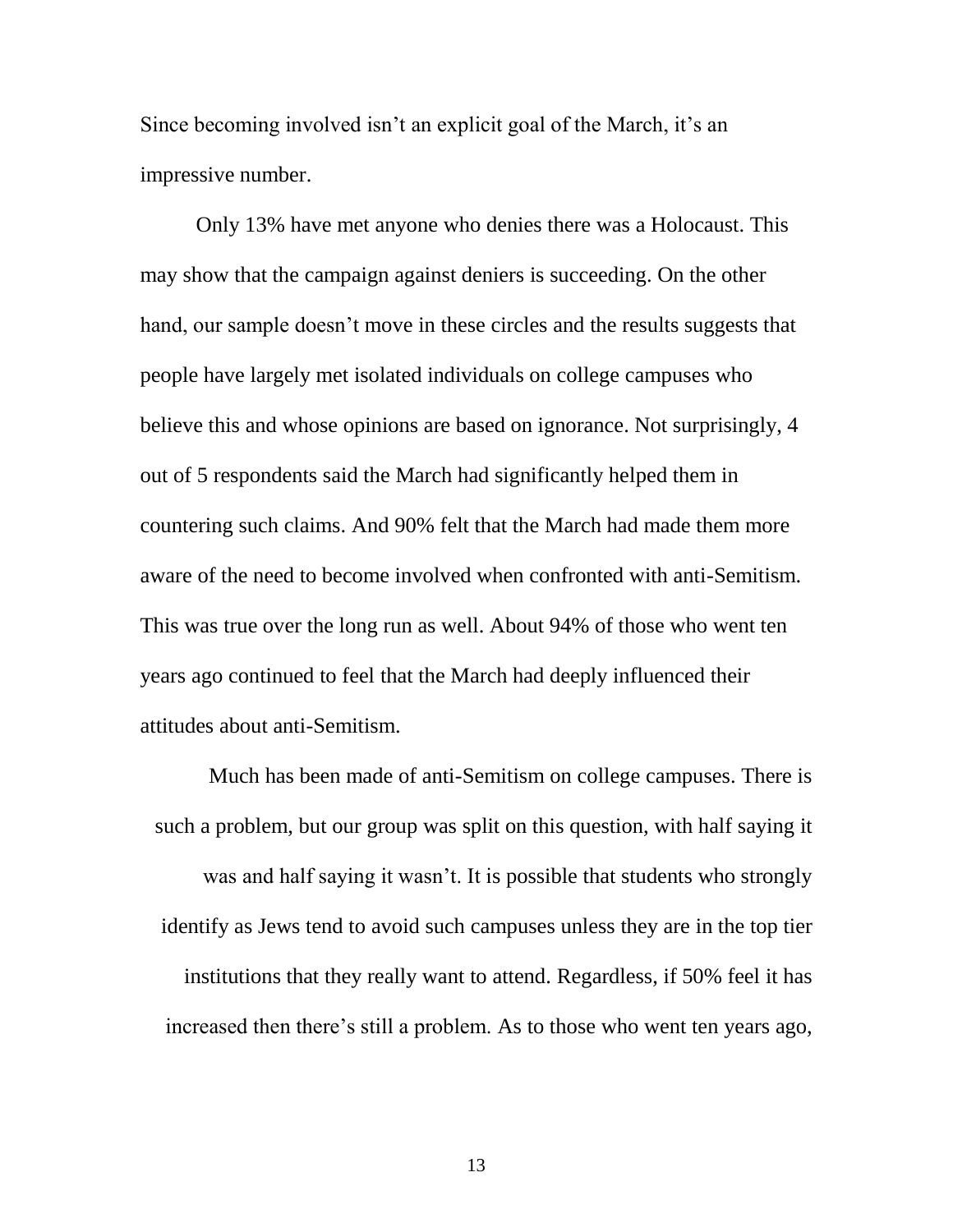even more, two-thirds, say anti-Semitism is a serious problem on campuses.

As to the BDS Movement most of those who knew what it was were strongly opposed to it, but a large proportion, about 40%, had no idea what it was. Those in the 2005 cohort were a bit more aware of BDS.

About 95% of those who went on the March say it has strengthened their Jewish identity. Almost half report that their observance of Jewish rituals like eating only kosher food or lighting candles hasn't increased, but that's usually because they were already fairly observant prior to their trip. As to the rest, about 20% say their level of observance has increased and 35% told interviewers that it hasn't. Among those who went in 2005, about 32% increased their level of observance. This may demonstrate that increased levels of observance have staying power and also that when participants marry and begin having families this matters more to them. 76% will take Jewish studies in school or have already done so. 38% say the March affected their decision to do so. Here are some typical responses: "I now have a mezuzah and a chanukiah in my window. It's my home now. My non-Jewish boyfriend didn't want to observe Passover, so I realized there's no future to the relationship."

"I light candles during special moments in my family's life and go to temple more often."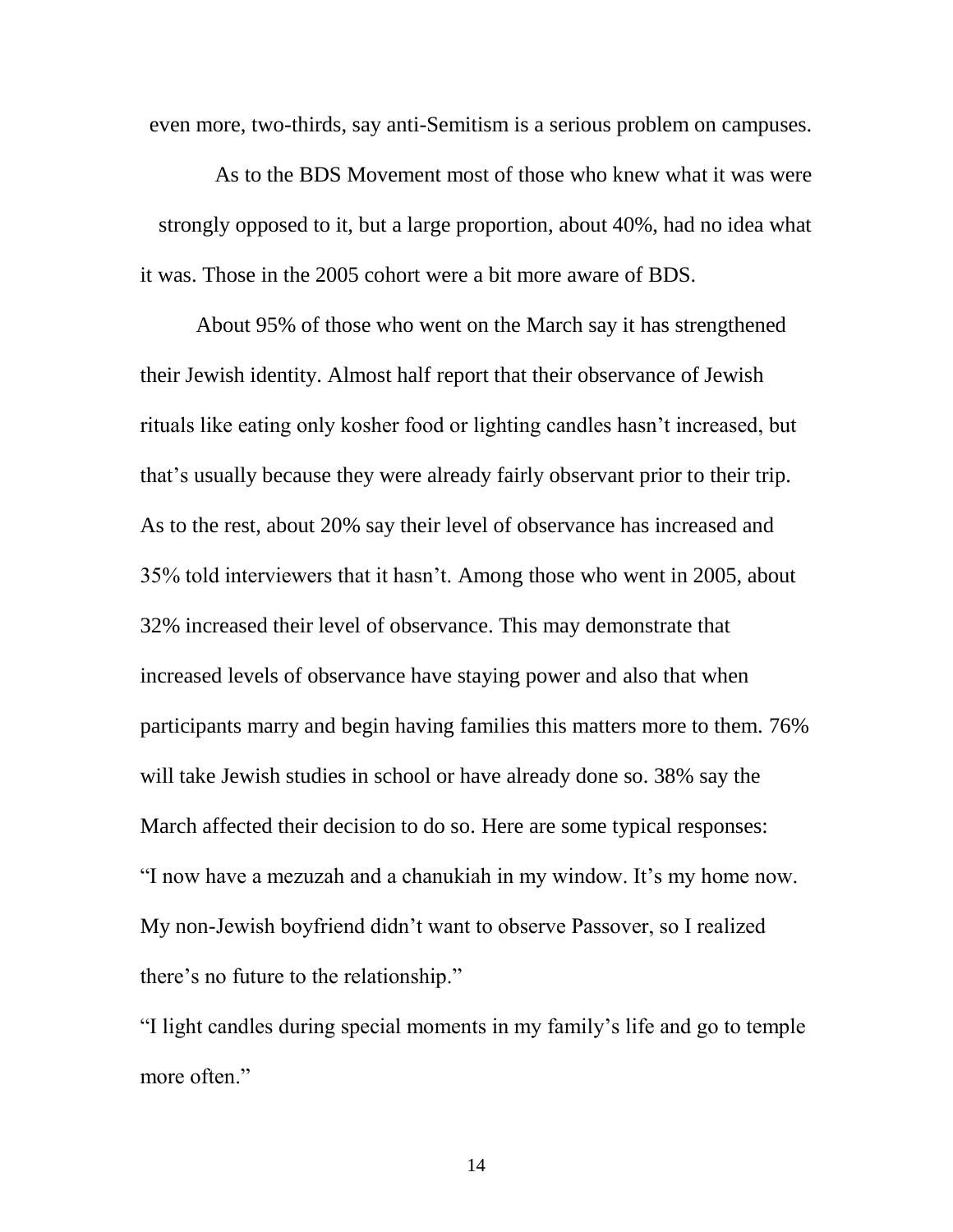"I pray more often and light Shabbat candles."

It is these last two rituals, praying and lighting candles, that were most often cited.

Approximately 15% state that the March has had, or is having, an impact on their career choice. That may not sound like a lot until you remember that almost half of our respondents are entering freshmen who are not at all focused on this decision at this stage in their lives. The answers here are revealing and here are some of them:

"I wanted to do the history of medicine in Ontario and look at how anti-Semitism affected the ability of Jews to become doctors here."

"I want to become more involved in international relations and the March helped to solidify that."

"I applied for an AIPAC position and am joining the Israeli Army." "I want to be a doctor because I realized how many people needed medical help and during aa war a medical staff is critical in tragic situations." "I'm now involved in public service because the March taught me about myself and how much people are in need."

"I'm majoring in education and am possibly going to Israel to teach." Here's a career change that's unusual but was precipitated by the March: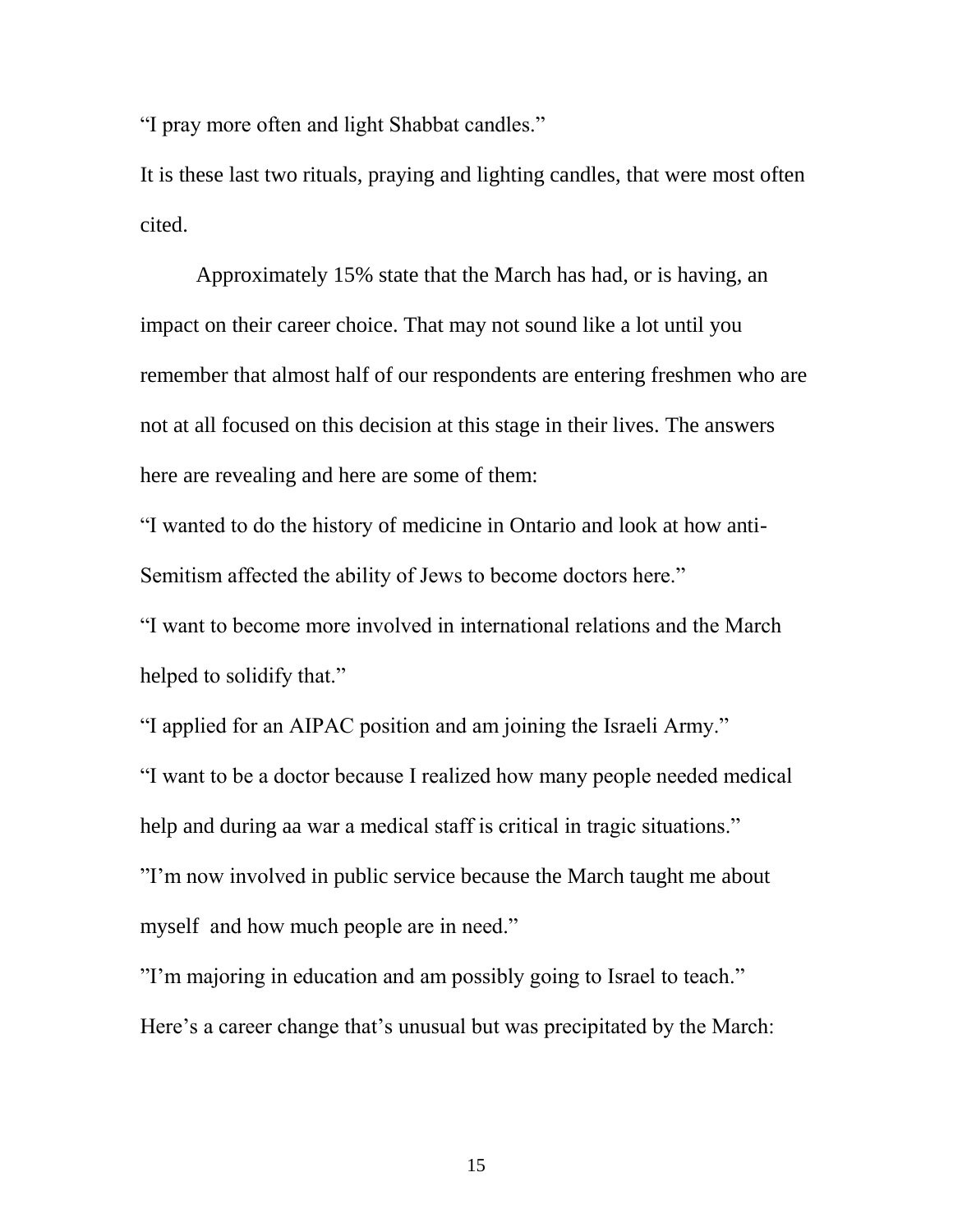"I was living in an area without many Jews and there was strong anti-Semitism there so I quit my job."

Here's a response that had to do with the Israel part of the trip: "I started a company with friends from Israel. The trip reinforced how up and coming the Israeli tech scene is."

And last a career change that isn't paid work but who wouldn't agree it's just as important?:

"I chose to stay at home with my children because I realized how life goes on so quickly and how important it is to hold on to the special things in life."

There were some participants of Russian heritage whose families came here during the period from 1977-1995. Here are some of their comments:

"The March was a very inspiring experience for me, especially when I walked through everything and saw what really happened. My dad was arrested for attending services on Yom Kippur and I always felt angry that my dad wasn't able to practice his religion. . And I'm proud that I can now freely practice my religion and go on an educational trip like this related to my religion."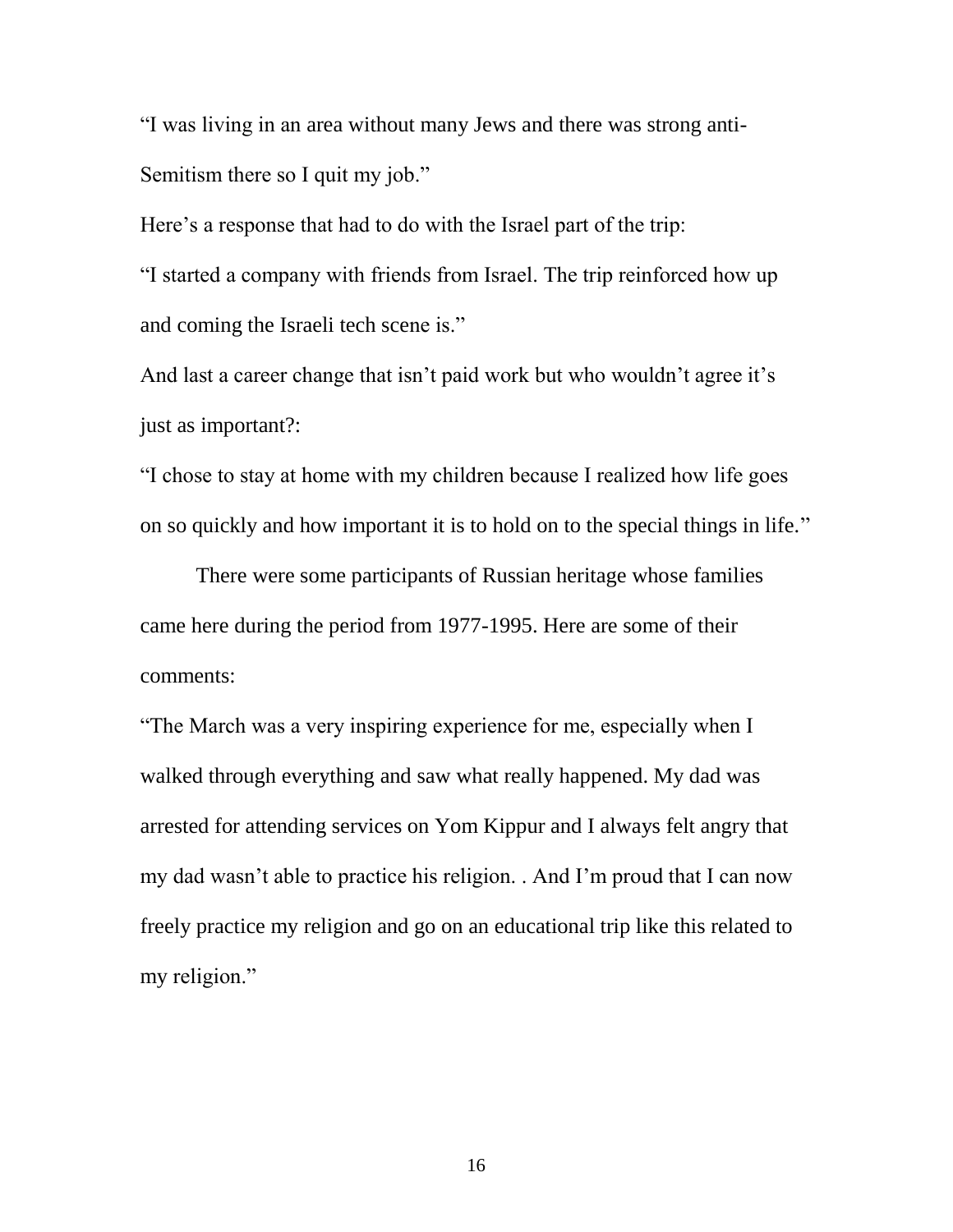"My grandparents avoided the Holocaust because of their Russian heritage. Seeing what happened first-hand made me realize what a scary place the world is. It was simply another level of intensity and emotional pain."

Overall, two thirds of those who went said the March had a significant impact on their thinking as a Jew and only 2% felt that it had no impact. But surprisingly, a higher proportion of those who went ten years ago felt it had a major influence on their thinking as Jews than did those who went more recently. The margin was 46% for the older cohort and 35% for the younger group. What it means is that when the dust settles, so to speak, those who went a long time ago, nevertheless, realize the March's long term impact on their lives.

Respondents were also encouraged to rank the importance of various aspects of the March. When asked what aspect of the trip affected them most, 90% said it was the trips to the camps. A somewhat lower but still high percentage, around 63%, gave high rankings to both the March and the Israeli segment of the journey. The tours were considered of less interest with only 36% citing them as very important. This is to be expected since they cannot compete with visits to camp, the March itself, and Israel. But that doesn't mean they're not worth doing because participants learn much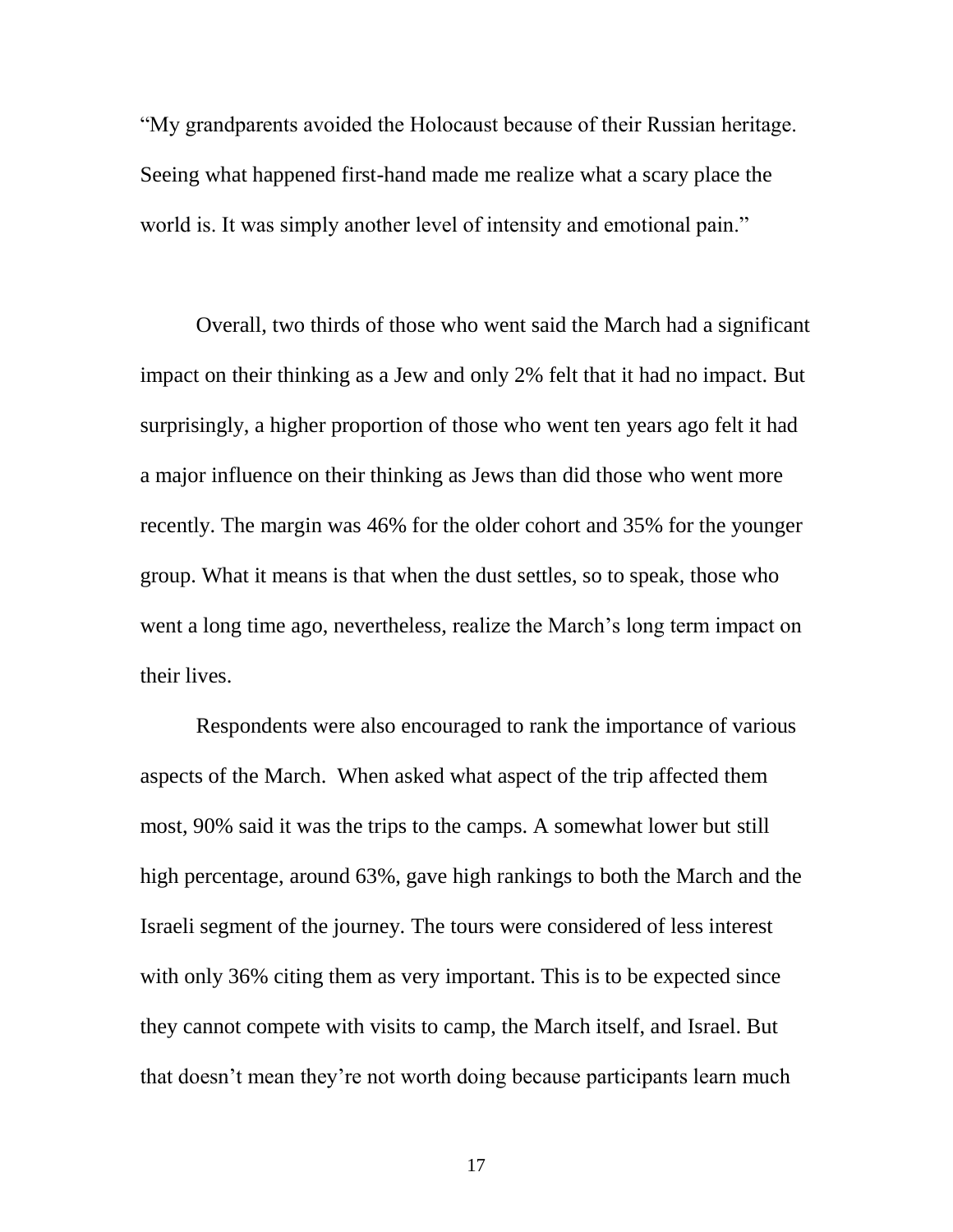of value from these trips to towns and other historical and religious sites.

The older group of 2005 participants had the same percentages in their response when it came to assessing the value visits to sites, the camps, and the Israel segment of the trip. However, when it came to the March itself there was a significant drop in its impact, with only 40% saying it was important, while 60% of the younger group felt that way. Perhaps the bonding experience of the March means more when you're younger and still in touch with others who were with you on the March itself. But as time goes on you may lose touch with those people and your feelings aren't reinforced by those with whom you went.

 The answers about the long-term impact were among the most interesting and while time doesn't allow for more than a few excerpts, those mentioned will give you an idea of how participants felt:

"It showed me how amazing it is that here we live and enjoy basic rights such as freedom in America, while in other places in the world people are hated and persecuted."

"It's honestly something every Jew must see before leaving this world. It makes very proud to still be around, along with my nation, roaming the world, when there was a clear attempt to exterminate us."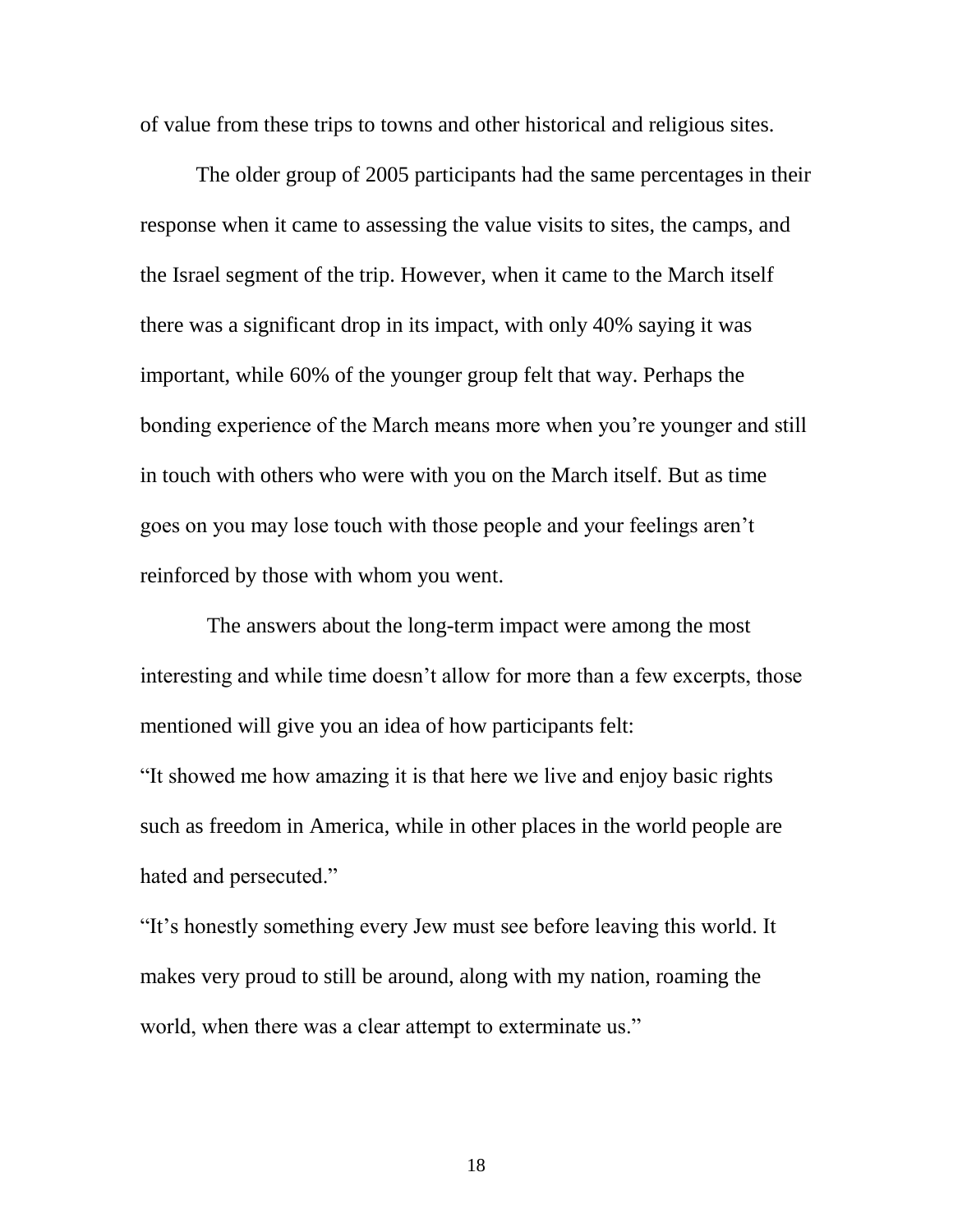"The March affected my life because I now look at life from a different perspective. I learned that no matter what worries we have in our world today, we can't even begin to fathom what our ancestors went through. So I've learned to be more grateful for being alive and to appreciate my friends and relatives."

"The March made me extremely proud to be Jewish and taught me the importance of passing down the survivors' stories."

"The March helped me transform the number 6 million into one person *times*  6 million. It was chilling, unbelievably scary and made me feel hopeless about mankind. Yet at the same time it also taught me how a nation can rise from the ashes, rebuilt itself and become one of the strongest nations in the world. I will never forget my experience on the March., a part of my heart will forever be with those lost souls in Europe."

While there's room for improvement the in-depth part of the study found some complaints about certain individual leaders, a particular hotel that Marchers stayed in, and the like. Nothing in this world is perfect but considering the huge numbers of participants, the complaints were few and far between. These are addressed by the leaders in follow-up reviews of each trip.